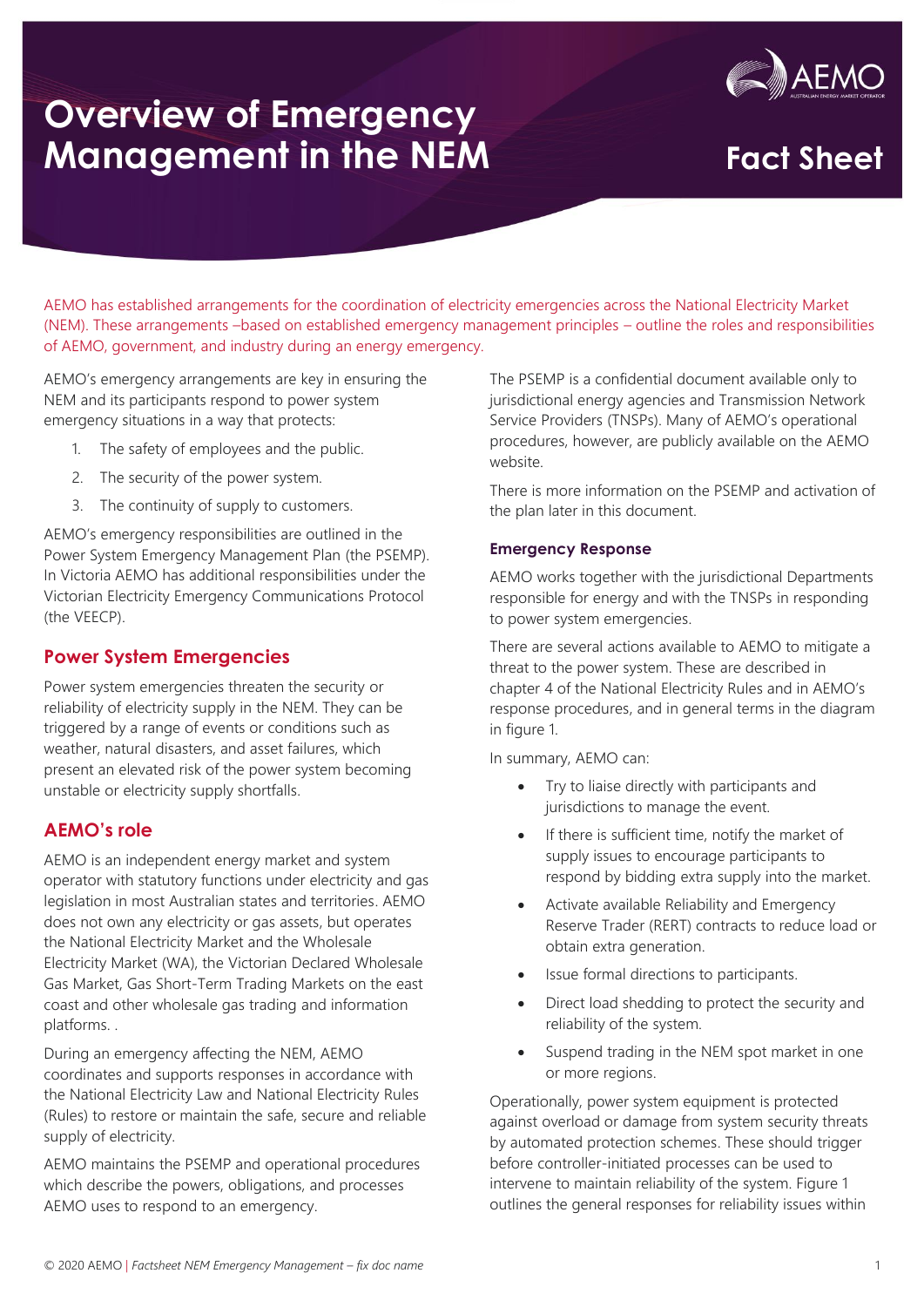# **Overview of Emergency Management in the NEM Fract Sheet<br>
Management in the NEM Fact Sheet**



the power system. The responses shown below may be triggered in a different order depending on the urgency, scope, and nature of the threat.

#### Figure 1 - Responses to Power System Emergencies – supply shortage



Note: The Lack of Reserve (LOR) levels included in Figure 1 are defined in the Rules and have no direct relationship with Power System Emergency Response Levels Lack of Reserve levels are a signal to the electricity market and do not of themselves constitute an emergency. However, a forecast LOR level 2 or 3 will initiate an assessment of potential risk to the power system between AEMO's NEM Responsible Officer (RO), and the RO in each affected jurisdiction. An actual LOR level 2 or 3 may indicate an emergency as load shedding will be more likely or imminent.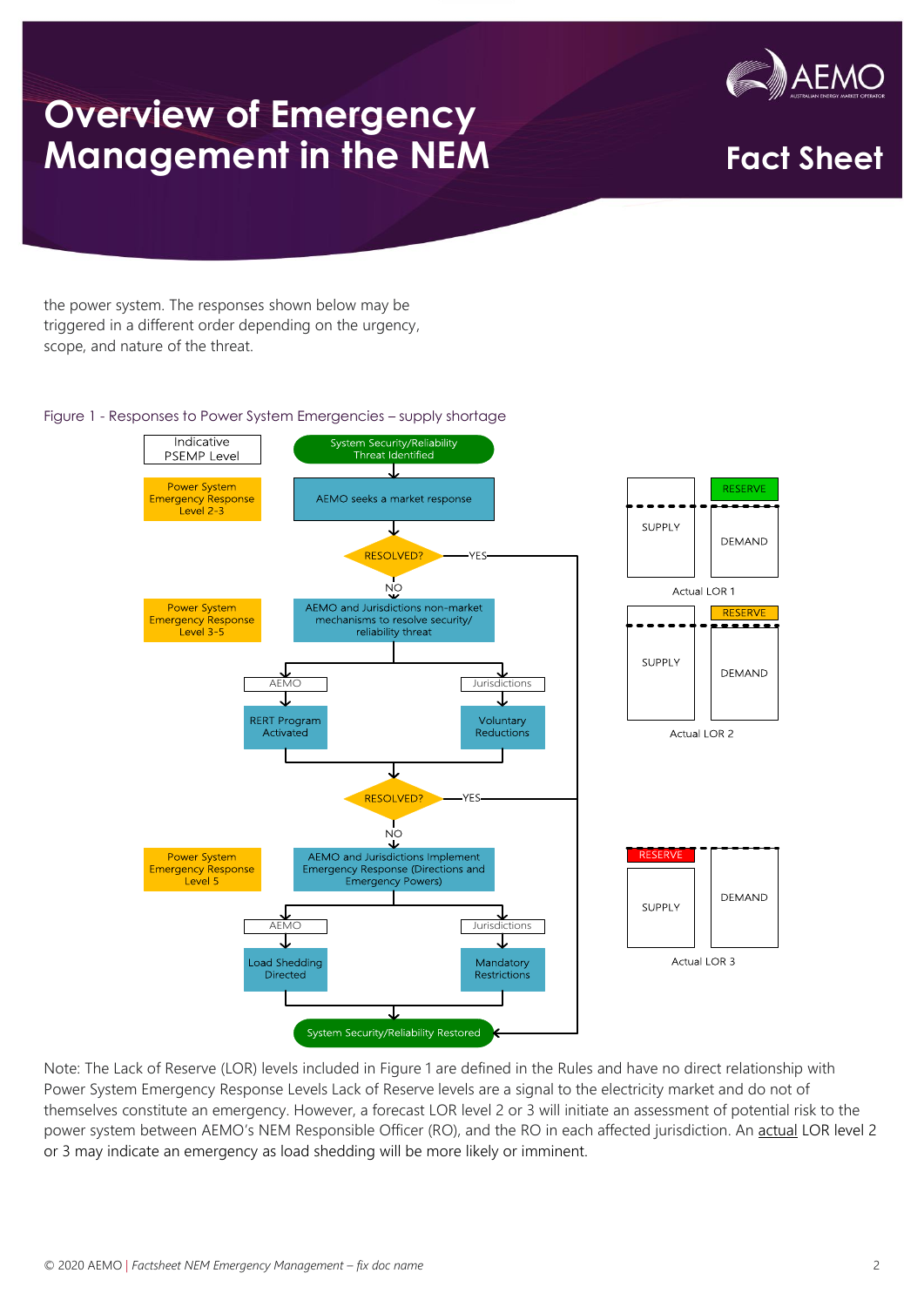

### **Communications**

#### **Direct Communications**

Where there is an issue arising with a specific part of the power system or within a specific jurisdiction AEMO will initially communicate with the affected participant either directly or through the relevant Responsible Officer.

#### **Market Notices**

AEMO uses Market Notices to communicate on a variety of issues including emergencies. Market Notices are posted on the website [\(https://www.aemo.com.au/market](https://www.aemo.com.au/market-notices)[notices\)](https://www.aemo.com.au/market-notices) and sent via text and email to subscribers. You can subscribe on AEMO's website to receive Market Notices by text and email by entering your details at: [https://www.aemo.com.au/subscribe.](https://www.aemo.com.au/subscribe)

#### **PSEMP Conferences**

PSEMP conferences are conducted when one of the defined trigger events in the PSEMP occurs or when there are threats to the power system with the potential to result in a significant event (such as widespread bushfires or high temperatures across multiple jurisdictions).

#### **Response levels in the PSEMP**

The PSEMP uses five levels of emergency which are based on the scope and response requirements that may be required:

#### **Level 1: Operational Incident**

An operational incident has only localised impact on service levels to customers and can be dealt with by a NEM participant's normal operational resources without additional assistance or incident declaration. AEMO is unlikely to become involved in this type of incident but some jurisdictional energy agencies may require or recommend a notification to the relevant body if such an event occurs. The impacted participant will coordinate the response and recovery from a level 1 Incident.

#### **Level 2: Local Emergency**

A local emergency impacts a single participant's ability to deliver service and requires emergency processes to be activated by the participant to manage the incident.

Discussion may be required between the relevant RO, JSSC, JDO and AEMO's NEM RO. This is facilitated either directly or by calling a PSEMP conference. The participant manages the emergency using their emergency processes.

#### **Level 3: Widespread Emergency**

A widespread emergency impacts multiple industry participants beyond the initially impacted participant. This level of event will require the mobilisation of operational and executive levels of impacted organisations and will require notification to the relevant jurisdictional energy agency and discussion between AEMO's NEM RO, jurisdictional ROs and JSSCs. JDOs are responsible for notifying the Relevant Official.

#### **Level 4: AEMO Coordinated Response**

At level 4 AEMO will coordinate the response as the emergency has significantly impacted more than one jurisdiction and the integrity of the energy system. AEMO will mobilise its internal Emergency Coordination Team which will work in conjunction with AEMO's control rooms to coordinate the security of the power system and manage the impact to the NEM. The ROs and JSSCs of all jurisdictions will be activated by AEMO in response to the event. AEMO will also provide a coordinated public information response through the media.

#### **Level 5: Jurisdictional Direction**

A level 5 incident has sufficient impact that one or more Jurisdictional energy agencies may decide to intervene in the market or system operation using legislated emergency powers. Under the NEM Emergency Protocol, any jurisdiction that is considering the use of emergency powers is to use best endeavours to liaise with AEMO and other impacted jurisdictions' ROs so that consequences of intervention can be reviewed, and alternatives considered.

#### **Industry Conferences**

In most cases you will interact only with organisations that you have a direct relationship with as part of your normal business. When there is a significant event which has the potential for broad impact or when there are changes which will impact a broad cross section of NEM participants and jurisdictions, AEMO may call an Industry Conference.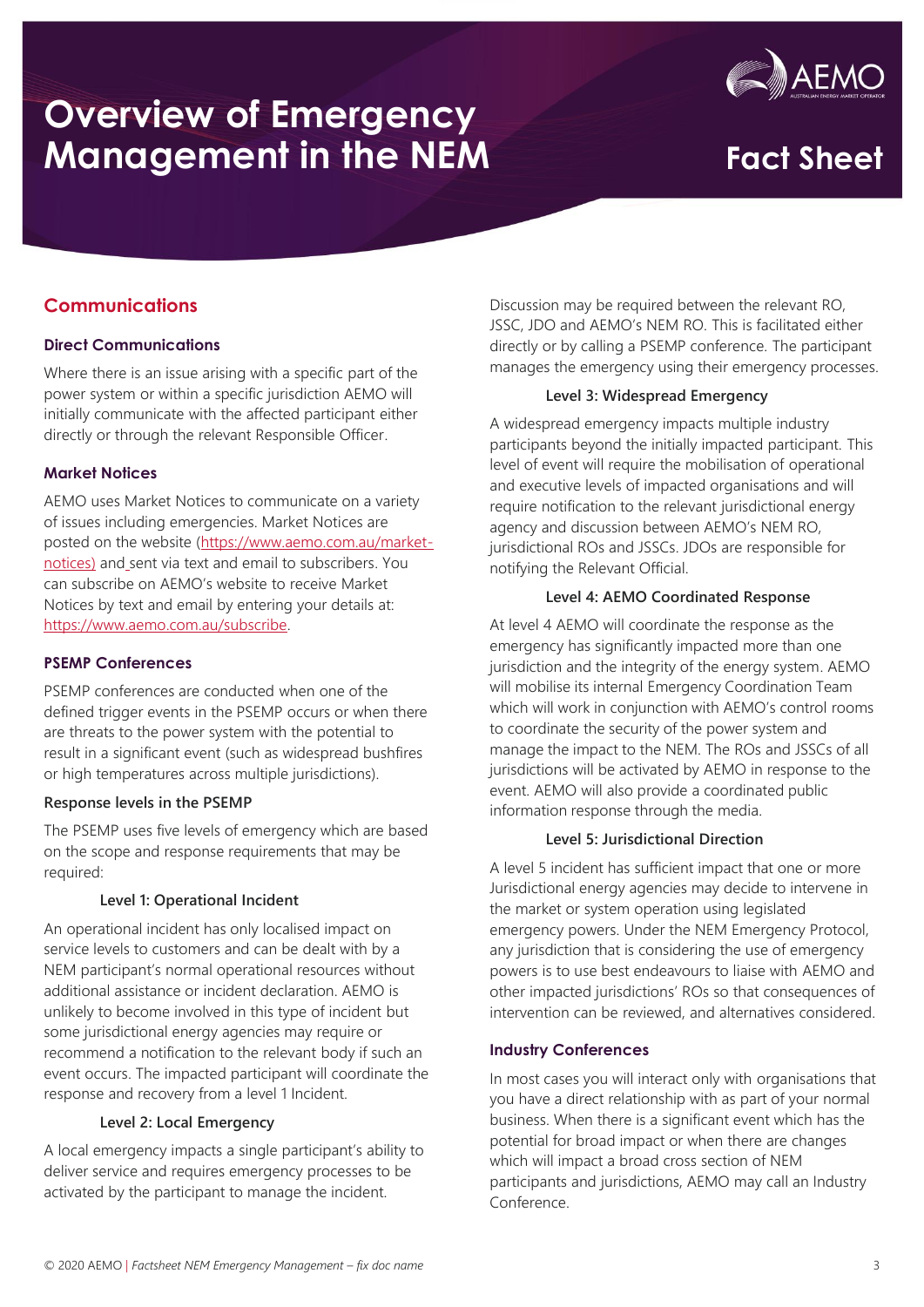# AEM

Your nominated emergency contact will receive a notification via text and email with teleconference details. During the teleconference you will be given a briefing on the situation and have the opportunity to ask any questions to clarify your understanding of the situation and what may be expected of you as a participant.

### **Who's Involved in Emergency Management?**

There are some specific roles that have been created under the emergency arrangements within the National Electricity Law, the Rules and the NEM Emergency Protocol. These roles function together to ensure that emergencies are managed effectively across the NEM. The key roles are described below.

#### **NEM Responsible Officer (NEM RO)**

A nominated AEMO staff member, the NEM RO acts as the emergency contact point for jurisdictions during incidents that are assessed to be at power system emergency response level 2 or higher.

#### **Jurisdictional Responsible Officer (RO)**

Nominated by each jurisdiction, often from within a TNSP, the jurisdictional RO acts as the emergency contact point for AEMO during emergency communications and incidents that are assessed to impact or have the potential to impact the power system.

#### **Jurisdictional System Security Coordinator (JSSC)**

Appointed by the Minister in each jurisdiction to inform AEMO of sensitive loads and load shedding priorities. The JSSC liaises with AEMO and the other jurisdictions to facilitate the mandatory restriction offer process and is responsible for final approval of the mandatory restriction schedule.

#### **Jurisdictional Relevant Official**

The Relevant Official is the person or body who exercises the use of an electricity specific emergency power and can be the Governor-in-Council, a Minister of the Crown, a statutory authority or an officer of a department or agency who is empowered to take such decisions.

#### **Jurisdictional Designated Officer (JDO)**

The JDO is the jurisdictional representative responsible for the development and review of the NEM Emergency Protocol. In addition, in the event of an emergency, a JDO may provide advice and support to the Relevant Official in relation to the exercise of electricity specific emergency powers, including the implementation of the relevant emergency powers instrument.

Beyond these NEM arrangements, each participant will have their own individual emergency response and recovery processes which may be linked into those of the organisations that they interact with (for example: a generator will have processes that articulate with the relevant TNSP and jurisdictional energy agency). The relationship between these functions is represented in Figure 2.

### **Your role**

Your role in emergency management depends on how you participate in the NEM. In general terms you should ensure that you:

- 1. Maintain suitable emergency contacts (refer to the information panel below).
- 2. Establish what YOU need to do in the event of a power system emergency and document your plans.
- 3. Prepare for emergencies including training your people and running or participating in emergency exercises.

### **Emergency Contacts**

A suitable emergency contact is:

- A 24hr number with a guaranteed response
- Backed by a roster of people (not dependent on a single individual)
- Kept current
- Provided to stakeholders
- Tested regularly